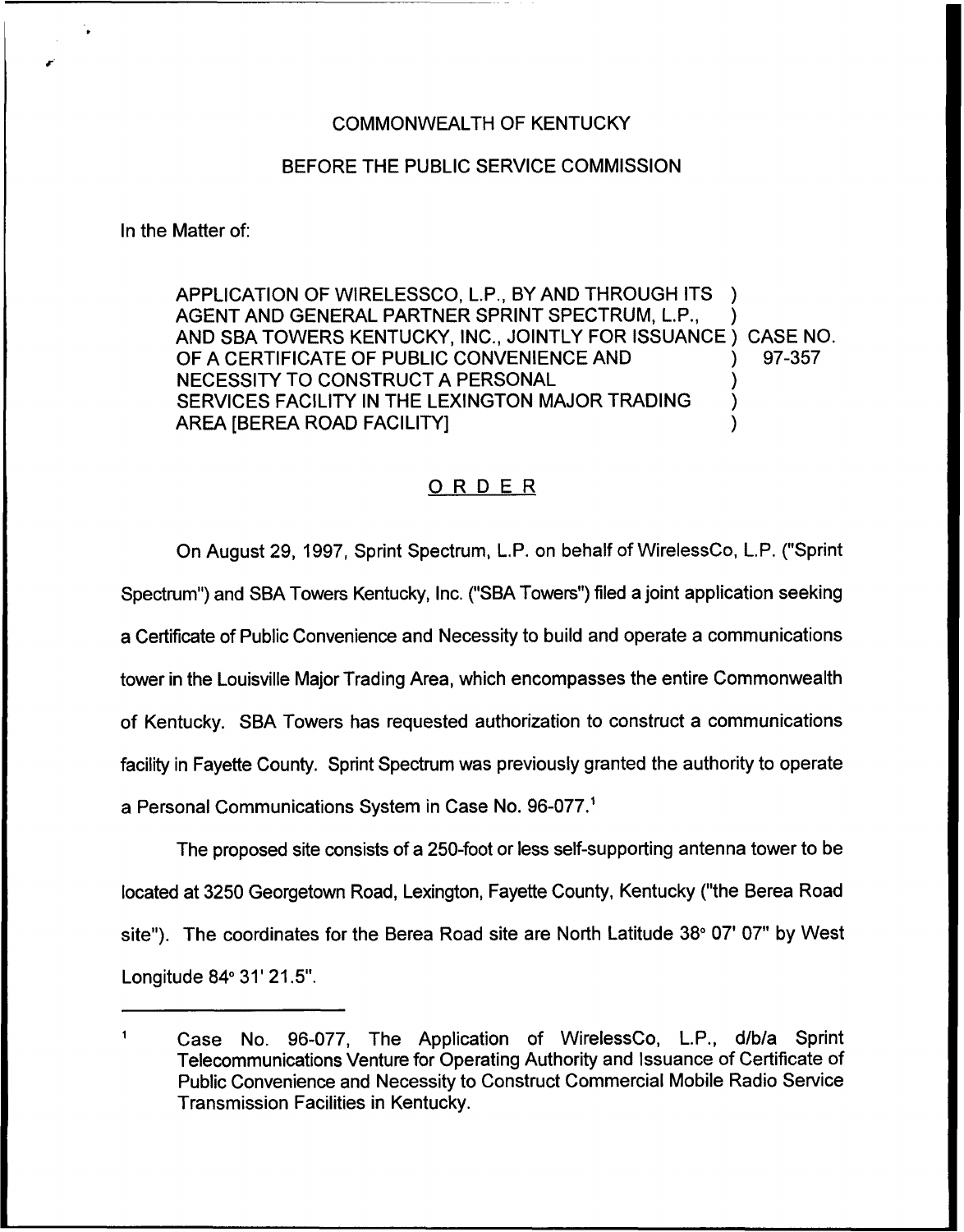SBA Towers has provided information regarding the structure of the tower, safety measures, and antenna design criteria for the Berea Road site. On January 30, 1998, SBA filed an amended set of tower plans. Based upon the amended application, the design of the tower and foundation conforms to applicable nationally recognized building standards, and the plans have been certified by a Registered Professional Engineer.

Sprint Spectrum has demonstrated the need for a communications tower at the Berea Road site. Pursuant to KRS 100.324(1), the Berea Road site's construction is exempt from local zoning ordinances; however, SBA Towers notified the Fayette County Planning Commission of the pending construction. SBA Towers has filed applications with the Federal Aviation Administration ("FAA") and the Kentucky Airport Zoning Commission ("KAZC") seeking approval for the construction and operation of the Berea Road site. Both applications are pending.

SBA Towers has filed notices verifying that each person who owns property within 500 feet of the Berea Road site has been notified of the pending construction. The notice solicited any comments and informed the property owners of their right to intervene. In addition, notice was posted in a visible location on the proposed site for at least two weeks after the joint application was filed. To date, no intervention requests have been received.

Pursuant to KRS 278.280, the Commission is required to determine proper practices to be observed when it finds, upon complaint or on its own motion, that the facilities of any utility subject to its jurisdiction are unreasonable, unsafe, improper, or insufficient. To assist the Commission in its efforts to comply with this mandate, SBA Towers should notify the Commission if this antenna tower is not used to provide communications services. Upon receipt of such notice, the Commission may, on its own motion, institute proceedings

 $-2-$